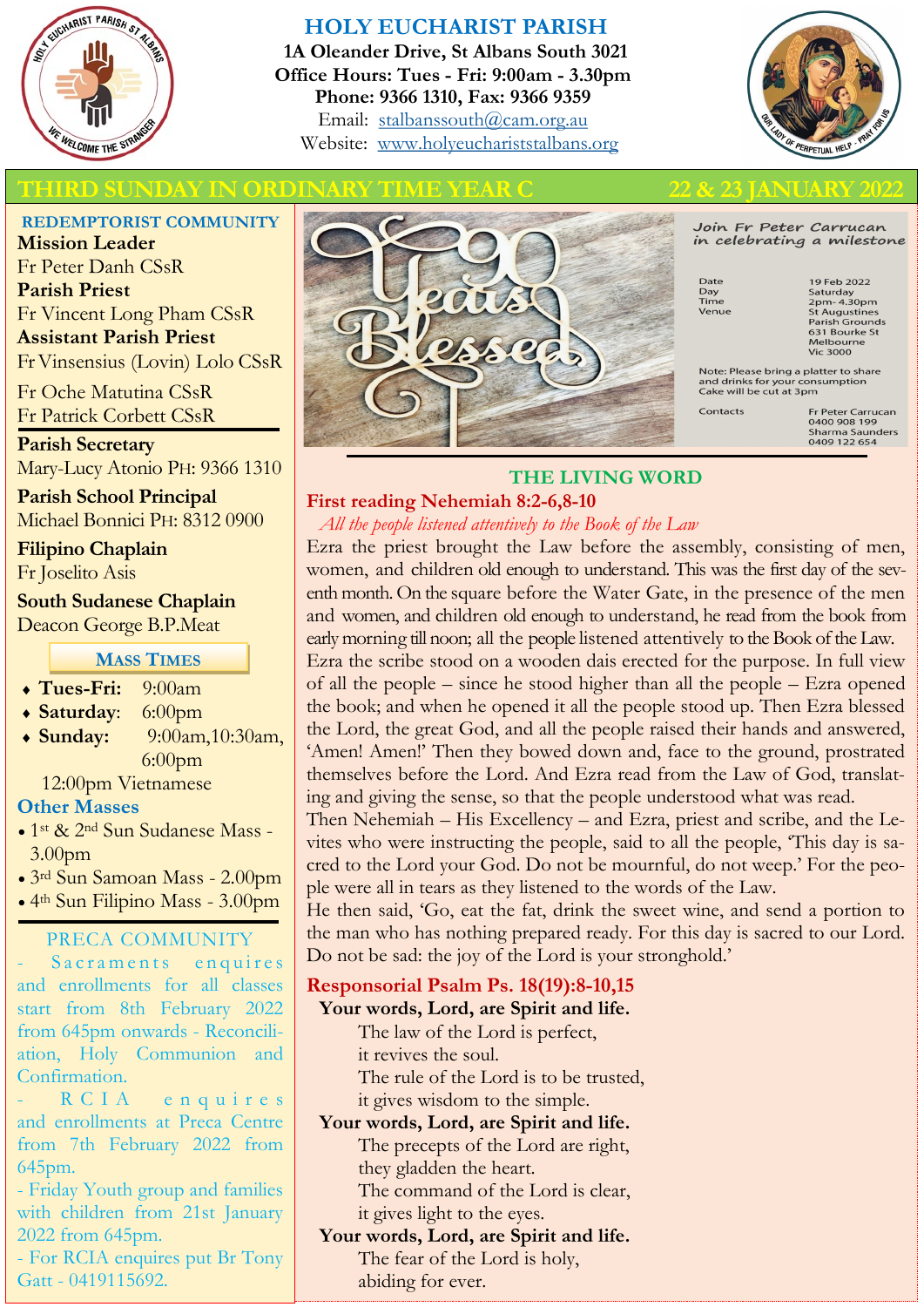The decrees of the Lord are truth and all of them just.

**Your words, Lord, are Spirit and life.** May the spoken words of my mouth, the thoughts of my heart, win favour in your sight, O Lord, my rescuer, my rock!

**Your words, Lord, are Spirit and life.**

## **Second reading 1 Corinthians 12:12-14,27**

*You together are Christ's body, but each a different part of it* Just as a human body, though it is made up of many parts, is a single unit because all these parts, though many, make one body, so it is with Christ. In the one Spirit we were all baptised, Jews as well as Greeks, slaves as well as citizens, and one Spirit was given to us all to drink.

Nor is the body to be identified with any one of its many parts. Now you together are Christ's body; but each of you is a different part of it.

## **Gospel Acclamation Luke 4:18**

Alleluia, alleluia!

The Lord sent me to bring Good News to the poor and freedom to prisoners. Alleluia!

## **Gospel Luke 1:1-4,4:14-21**

*'This text is being fulfilled today even as you listen'*

Seeing that many others have undertaken to draw up accounts of the events that have taken place among us, exactly as these were handed down to us by those who from the outset were eyewitnesses and ministers of the word, I in my turn, after carefully going over the whole story from the beginning, have decided to write an ordered account for you, Theophilus, so that your Excellency may learn how well founded the teaching is that you have received.

Jesus, with the power of the Spirit in him, returned to Galilee; and his reputation spread throughout the countryside. He taught in their synagogues and everyone praised him.

He came to Nazara, where he had been brought up, and went into the synagogue on the sabbath day as he usually did. He stood up to read and they handed him the scroll of the prophet Isaiah. Unrolling the scroll he found the place where it is written:

The spirit of the Lord has been given to me, for he has anointed me. He has sent me to bring the good news to the poor, to proclaim liberty to captives and to the blind new sight, to set the downtrodden free, to proclaim the Lord's year of favour.

He then rolled up the scroll, gave it back to the assistant and sat down. And all eyes in the synagogue were fixed on him. Then he began to speak to them, 'This text is being fulfilled today even as you listen.'

#### **REFLECTION ON THE GOSPEL**

Today's gospel follows John the Baptist's preparation of the people of Israel for the coming of the Messiah. John's mission is to communicate as clearly as possible that God's people are in feeble spiritual health. John knows that God's chosen one is coming to offer a new way of knowing and relating to God.

So, John exhorts them to repentance so that they will turn towards God with their whole hearts and respond to God's coming decisive action in the world.

Repentance can be a painful prospect when we must confront ourselves for the selfish people that we often are. Repentance also comes with the pain of discarding those desires and actions that we know hurt ourselves or others but that we hunger to keep enjoying. But, as we can see in the crowd's response, the baptiser's words don't cause people to be fearful or despairing. Instead, John's exhortations stir up genuine expectation within their hearts.

John's promise of God's just judgement and the call to repentance is a sign to the Jewish people that the time of God's salvation and intervention in the world is at hand. The promise that God is going to act decisively in the world is now being fulfilled. Instead of fear, the crowds know the hope of being gathered, like wheat, into God's dwelling place.

The same can be true for us. The act of repentance often feels like taking a pickaxe to the hard soil of our own hearts, digging through the dry crust so that something can take root, grow and produce fruit. Once we let God break through our self-absorption and start to surrender our lives to God in concrete ways, we begin to experience the hope of a new life of joy and peace that we can have with God. In this way, repentance clears the way for hope to emerge.

In today's gospel, John is talking to a people who now realise their spiritual poverty and see that not only do they need to change how they live, but they want to change and can change. In response, John's advice to the crowds is profoundly practical. There are identifiable changes in how people can go about their work and daily lives that will turn them back to God's way. We can see here that the repentance that God desires applies to even the most mundane features of our lives. The works of mercy that John describes are not just products but features of authentic repentance.

And this is the glory of the baptism through the Holy Spirit referred to by John. John's baptism relied on the individual's willpower to turn and conform their lives to God's will. However, the baptism of the Holy Spirit, promised by Jesus, pours into us the grace of God. This gift of God's grace slowly transforms us into new creatures that are fully capable of lives oriented towards love and justice in communion with God and our neighbour.

## **By Joseph Doyle**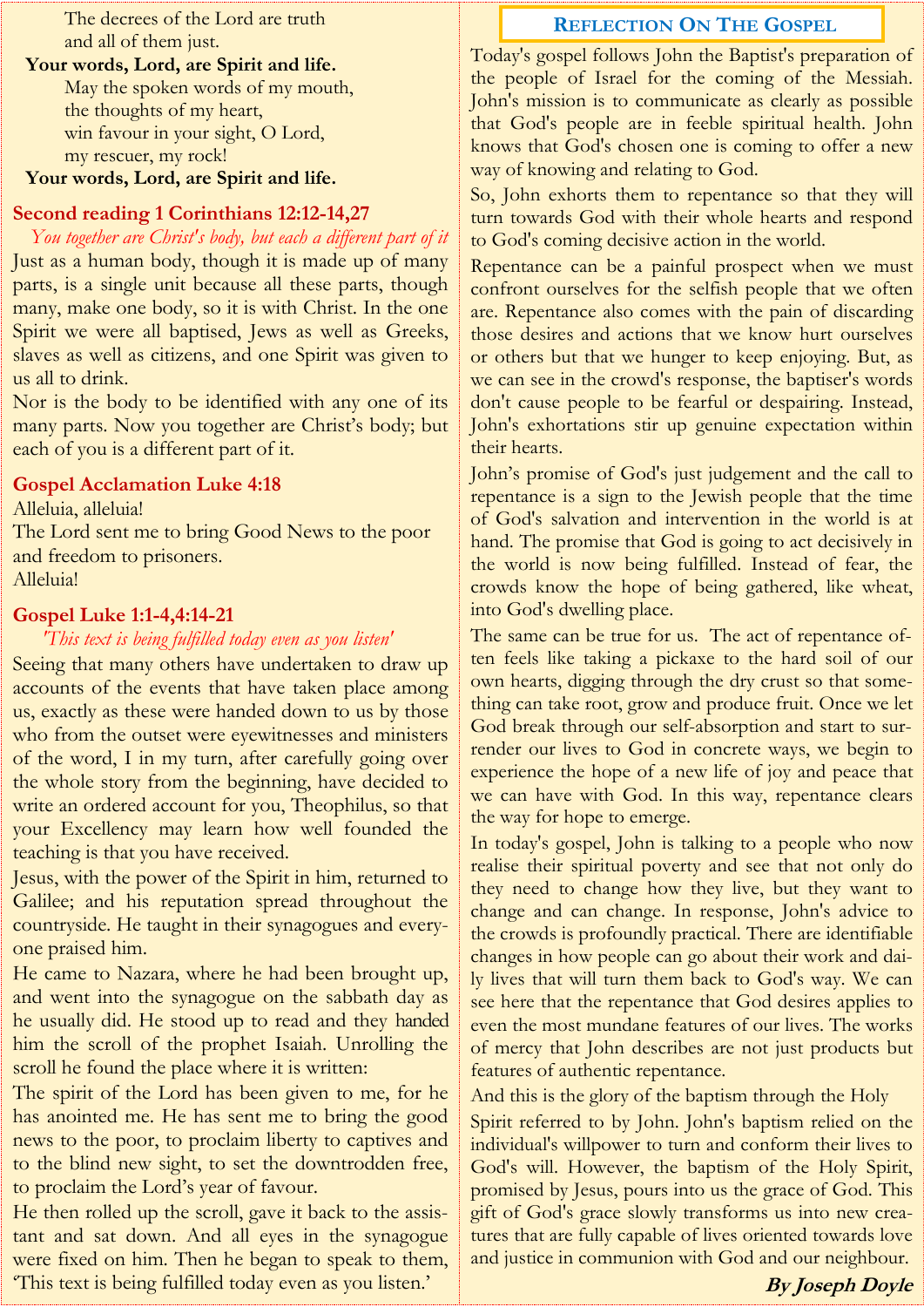# **TEN WAYS TO IMPROVE YOUR PRAYER LIFE**

Prayer is the key to salvation. St. Augustine says that he who prays well lives well; he who lives well dies well; and to he who dies well, then all is well. St. Alphonsus reiterates the same principle: "He who prays much will be saved; he who does not pray will be damned; he who prays little places in jeopardy his eternal salvation." The same saint asserted that there are neither strong people nor weak people in the world, but those who know how to pray and those who do not. Prayer is our strength in all times and places.

We would like to offer ten words of encouragement to help us on the highway towards heaven through the effort to grow in our prayer life!

## **1. Conviction or Determination.**

There is no successful person in this world in any enterprise who was not animated by a firm determination to achieve his goal. Super athletes, accomplished musicians, expert teachers, and writers never arrived at perfection by mere wishful thinking but by a firm determination to arrive at their goal — come hell or high water. For this reason, Saint Teresa of Avila, the Doctor of prayer, stated: "We must have a determined determination to never give up prayer." If we really believed in the depths of our hearts the priceless treasures that flow from prayer, we would make it our aim in life to grow constantly in prayer.

# **2. Holy Spirit As Teacher.**

St. Paul says that we do not really know how to pray as we ought, but that it is the Holy Spirit who intercedes for us teaching us to say *"Abba"* Father. The Holy Spirit is the Interior Master or Teacher. With Mary, the Apostles spent nine days and nights praying and fasting and they were imbued with the power from on high — the Holy Spirit.

Before starting any formal prayer period, why not invoke the Person of the Holy Spirit to help you in your weakness. During the course of your prayer, beg the presence of the Holy Spirit to enlighten your mind and ignite your heart. He is closer to you than you are aware. If you are in the state of grace, He resides in your heart.

# **3. Time, Place, Good Will, and Silence.**

As with every art, we learn by practicing. This applies to prayer. To learn how to pray, we must have a set time, a good place, goodwill on our part and silence.

The saying rings true in sports as well as in prayer: *"Practice makes perfect."*

# **4. Penance.**

Maybe our prayer has become insipid, boring, anemic and stagnant for many reasons. One possible reason might be a life of sensuality, indulgence, gluttony, or simply living more according to the flesh than to the spirit.

As St. Paul reminds us, the flesh and the spirit are in mutual opposition. Jesus spent forty days and nights praying and fasting. The Apostles spent nine days and nights praying and fasting. One cannot arrive at any serious mystical life led by the spirit if he has not passed through the ascetical life of self-denial, mortification and penance.

A bird needs two wings to fly; so does the follower of Christ. To soar high in the mystical life, the two wings are prayer and penance. If you have no training in the penitential life, consult a good spiritual director and start with small acts of penance to build up will-power so as to do the more heroic acts of penance! If you have never run before, start with a block and build up to the mile.

# **5. Spiritual Direction.**

Athletes need coaches; students need teachers; teachers need mentors to learn the art. Equally important, prayer -warriors must have some form of guidance, and this is called spiritual direction.

St. Ignatius of Loyola insisted on the spiritual life as being a journey of accompaniment. St. Teresa of Avila had several saints directing her on her long and painful journey leading to perfection—St. John of the Cross, St Peter of Alcantara, and St. Francis Borgia.

There are many obstacles in the spiritual journey, especially when one pursues a deeper life of prayer; for that reason, having a trained spiritual director who knows the traps of the devil, the pitfalls always present, and the dangers that are always present can help us to grow steadily in holiness through a deeper and more authentic prayer life.

# **6. Prayer and Action.**

St. Teresa of Avila points out that authentic growth in prayer is proven by growth in holiness and that means by the practice of virtue. Jesus said that we know the tree by the fruits. Likewise, an authentic life of prayer blossoms forth in the practice of virtues: faith, hope, charity, purity, kindness, service, humility and a constant love for neighbor and the salvation of his immortal soul.

Our Lady is model at all times but especially in the intimate connection between contemplation and action. In the Annunciation we admire Mary absorbed in prayer; then in the following mystery (in the Visitation) she follows the inspiration of the Holy Spirit to serve her cousin in a mission of love. In truth, we can call Mary a true "Contemplative in action". Like Mary, we are called to be *contemplative in action.*

# **7. Study & Read About Prayer.**

St. Teresa of Avila would not permit women who could not read to enter into her order. Why? The simple reason was that she knew how much one could learn on many topics, especially on prayer, through solid spiritual reading.

Find good literature on prayer and read! Many helpful ideas come through good spiritual reading. One suggestion: read [Part Four of the Catechism of the Catholic Church.](http://www.vatican.va/archive/ccc_css/archive/catechism/p4s1.htm) This is a spiritual masterpiece on prayer.

# **8. Retreats.**

To go deeper in prayer, it's a good idea to set aside some time for a prolonged period of prayer; this we call